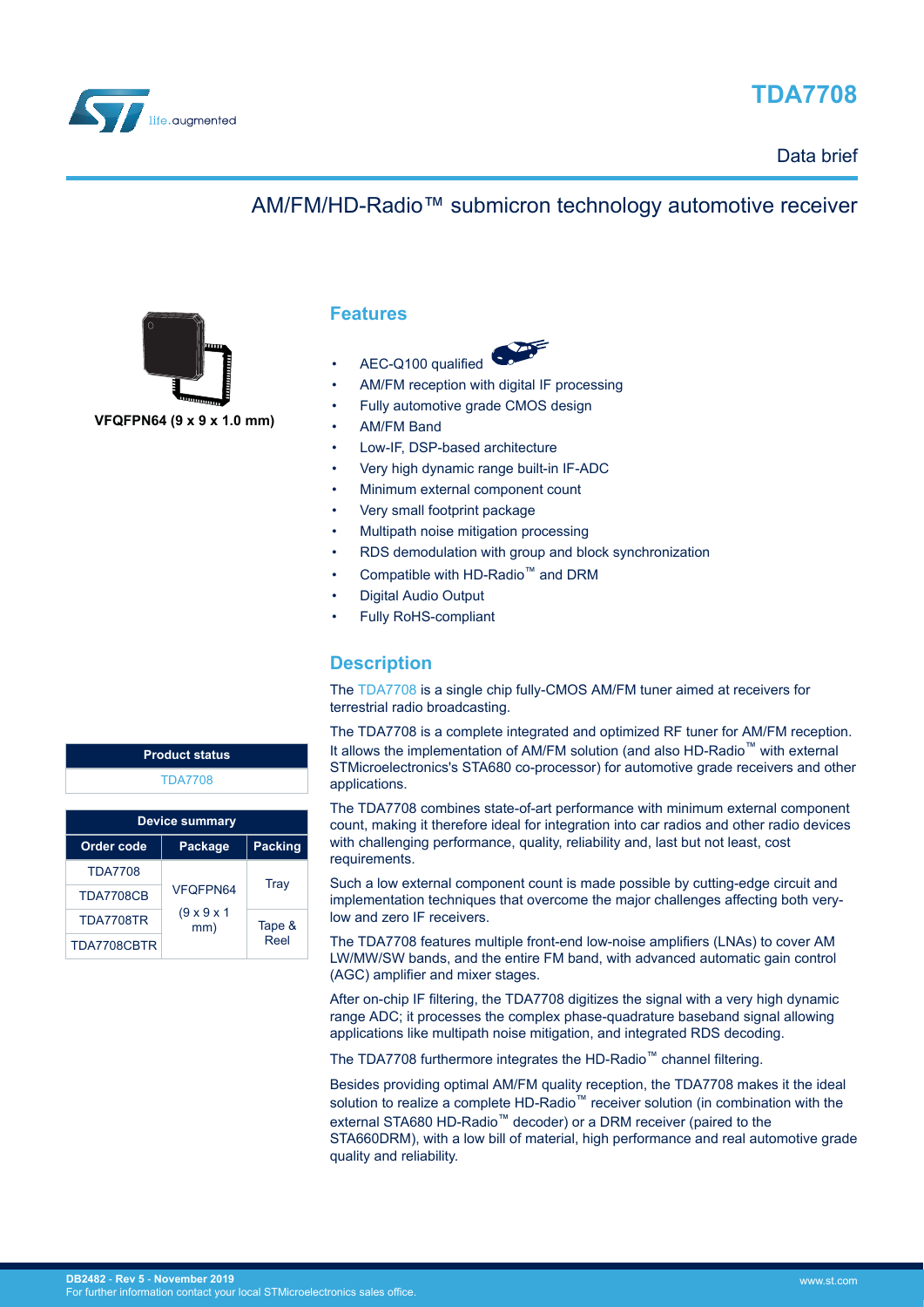The TDA7708CB requires a very small FW code to be downloaded for booting the IC, thus making it especially suited to systems whose microcontroller has limited code storage capability.

ST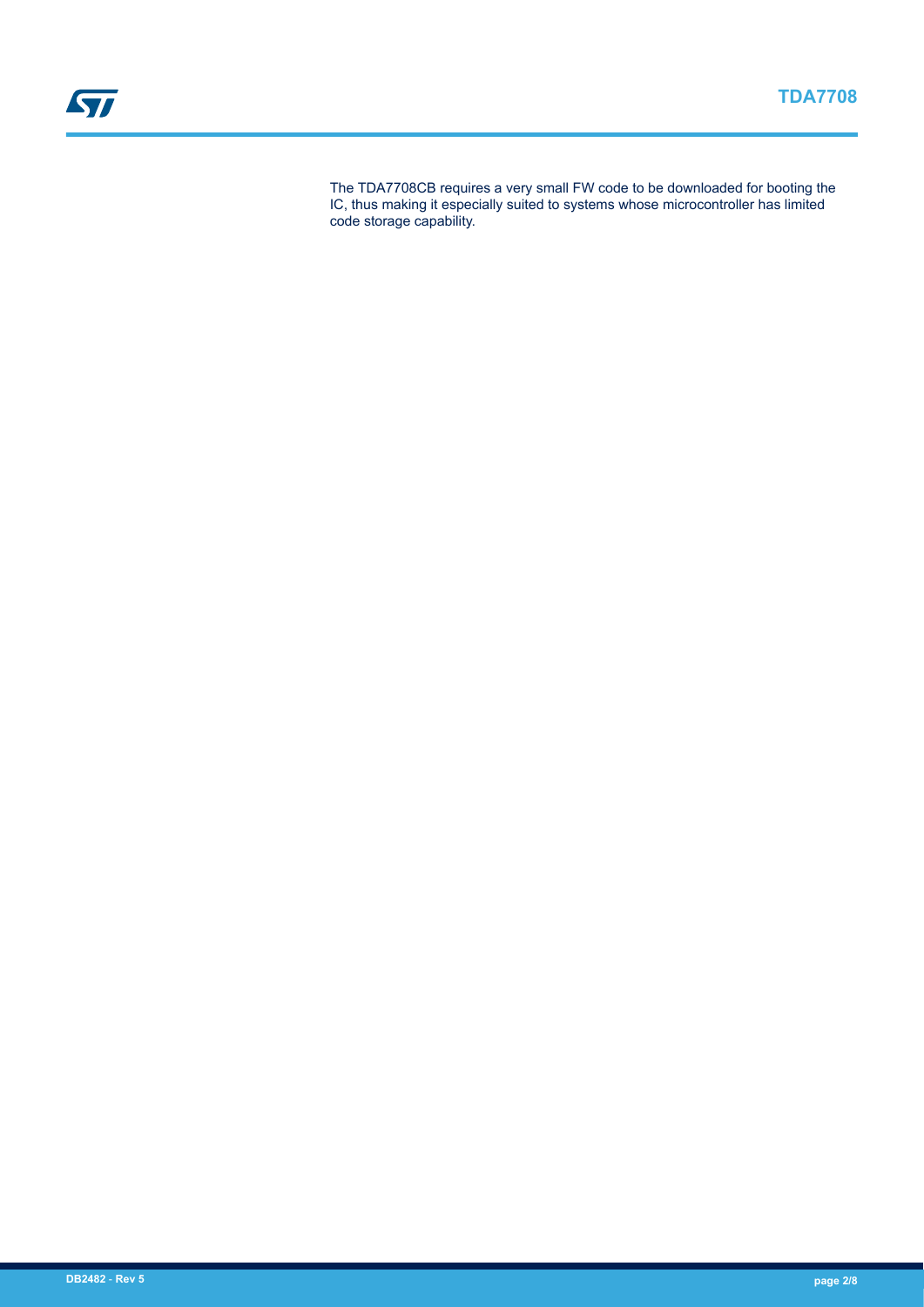<span id="page-2-0"></span>

# **1 Block diagram**



#### **Figure 1. Block diagram**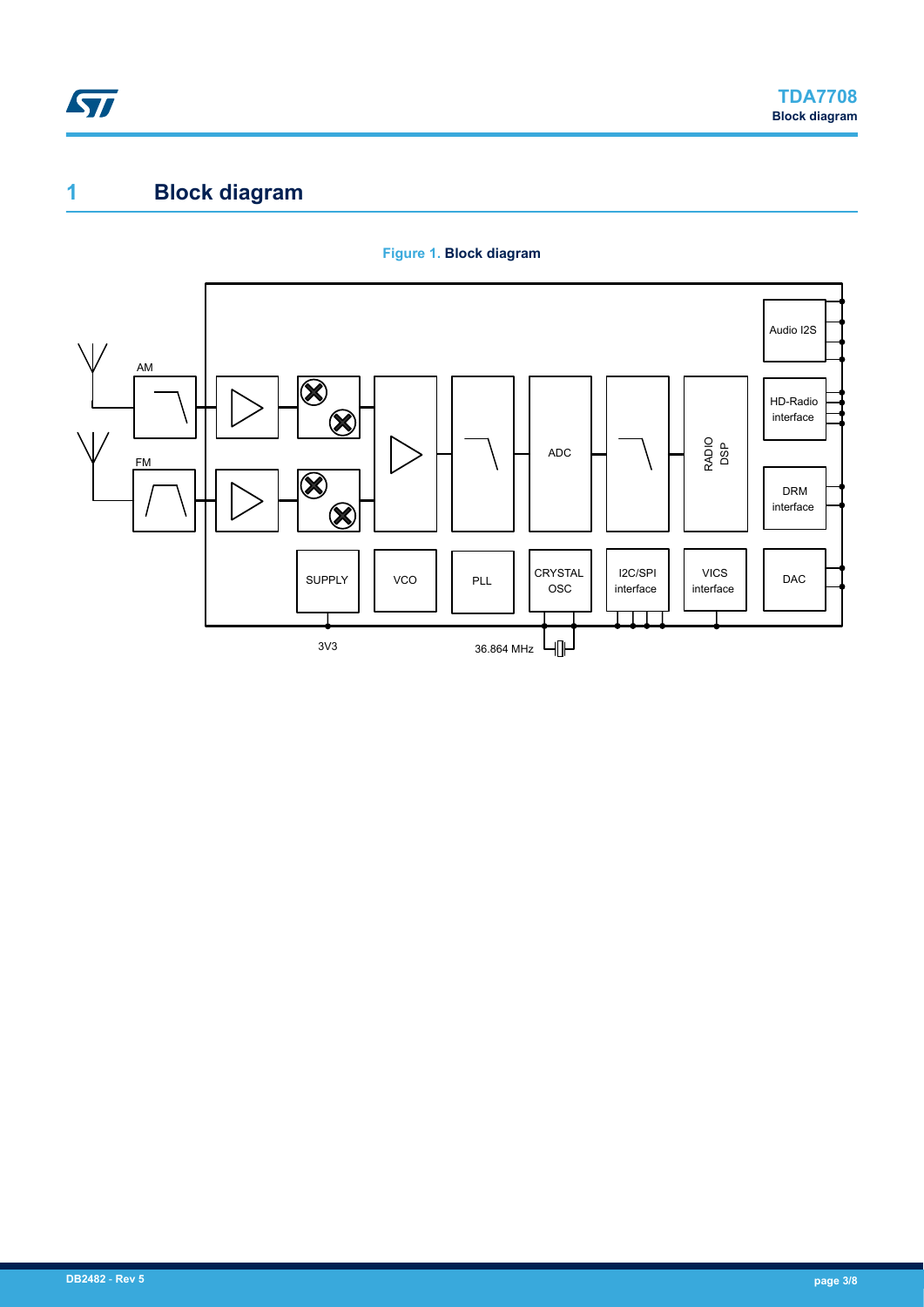# **2 Electrical specification**

## **2.1 Absolute maximum ratings**

#### **Table 1. Absolute maximum ratings**

| Symbol           | <b>Parameter</b>                       | <b>Test condition</b>             | <b>Min</b>                         | <b>Typ</b>               | <b>Max</b> | ∣ Units |
|------------------|----------------------------------------|-----------------------------------|------------------------------------|--------------------------|------------|---------|
| $V_{\rm CC}$     | Abs. supply voltage                    | $\overline{\phantom{0}}$          | $-0.5$                             | $\blacksquare$           | 3.6        | v       |
| $T_{\text{stg}}$ | Storage temperature                    | $\overline{\phantom{0}}$          | $-55$                              | $\overline{\phantom{0}}$ | 150        | °C      |
| <b>VESD</b>      | ESD absolute minimum withstand voltage | Human Body model                  | $> \pm 2000 ^{(1)}$                |                          |            |         |
|                  |                                        | Charged device model              | $> \pm 500 ^{(2)}$<br>$> \pm 750 $ |                          |            | ν       |
|                  |                                        | Charged device model, corner pins |                                    |                          |            |         |
|                  | Max. input current at any pin          |                                   |                                    | ±100                     |            | mA      |
|                  | (latch-up characteristic)              | <b>IINMAX</b>                     |                                    |                          |            |         |

*1. |±1000| on AM\_IN pin*

*2. |±400| on AM\_IN pin*

### **2.2 Thermal data**

#### **Table 2. Thermal data**

| Symbol | <b>Parameter</b>                                              | .Test condition!                      | Value   Units |
|--------|---------------------------------------------------------------|---------------------------------------|---------------|
|        | $R_{th\ i\text{-amb}}$ Thermal resistance junction-to-ambient | Multilayer 2s2p as per JEDEC JESD51-7 | $\degree$ C/W |

## **2.3 General key parameters**

#### **Table 3. General key parameters**

| Symbol              | <b>Parameter</b>          | <b>Test condition</b>                       | Min   | <b>Typ</b>               | <b>Max</b> | ∣ Units |
|---------------------|---------------------------|---------------------------------------------|-------|--------------------------|------------|---------|
| $V_{\rm CC}$        | 3.3 V supply voltage      |                                             | 3.15  | 3.3                      | 3.45       | V       |
| $_{\rm lcc}$        | Supply current            | FM @108 MHz, active interfaces (10 pF load) | -     | $\overline{\phantom{0}}$ | 350        | mA      |
| <sup>I</sup> amb    | Ambient temperature range | $\overline{\phantom{a}}$                    | $-40$ | -                        | 85         | °C      |
| $I_{\text{i}}$ oper | Operative junction temp   |                                             | -     |                          | 125        | °C      |
| Pdiss               | Dissipated power          | $R_{ext}$ = 12 Ohm                          | -     |                          |            | W       |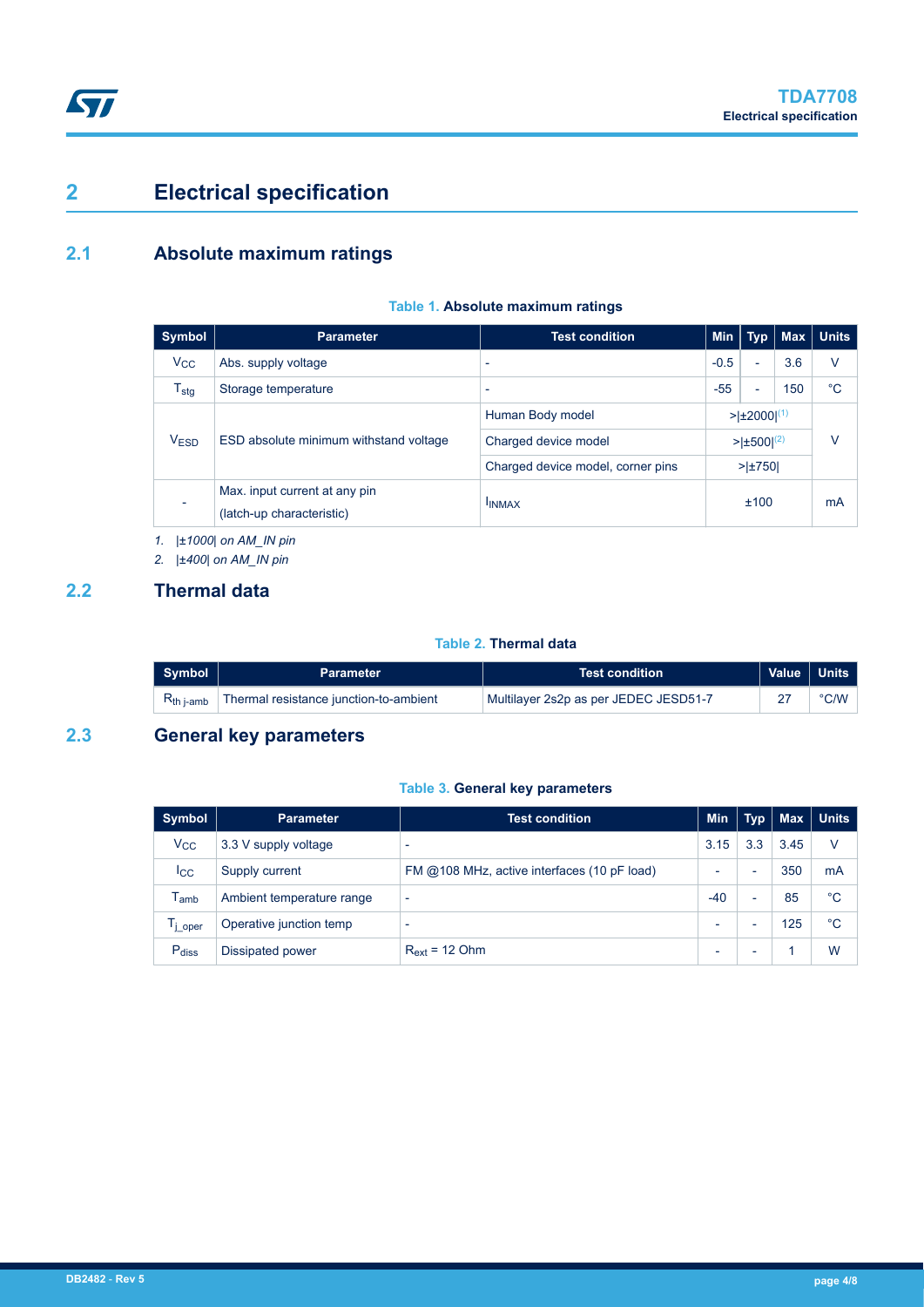# **3 Package information**

In order to meet environmental requirements, ST offers these devices in different grades of [ECOPACK](https://www.st.com/ecopack) packages, depending on their level of environmental compliance. ECOPACK specifications, grade definitions and product status are available at: [www.st.com.](http://www.st.com) ECOPACK is an ST trademark.

## **3.1 VFQFPN-64 (9x9x1.0mm) package information**



**Figure 2. VFQFPN-64 (9x9x1.0 mm) package outline**

8511068\_B\_A0ZG

*GAPGPS03460*

#### **Table 4. VFQFPN-64 (9x9x1.0 mm) package mechanical data**

| Ref.           | <b>Dimensions in mm</b> |                          |      |  |
|----------------|-------------------------|--------------------------|------|--|
|                | Min.                    | Typ.                     | Max. |  |
| Θ              | ٠                       | ٠                        | 14   |  |
| $\overline{A}$ | ٠                       | $\overline{\phantom{a}}$ | 1.0  |  |
| A <sub>1</sub> | 0.00                    | $\overline{\phantom{a}}$ | 0.05 |  |
| A2             | 0.55                    | ٠                        | 0.80 |  |
| A <sub>3</sub> | 0.20 REF                |                          |      |  |
| $b^{(1)}$      | 0.18                    | 0.25                     | 0.30 |  |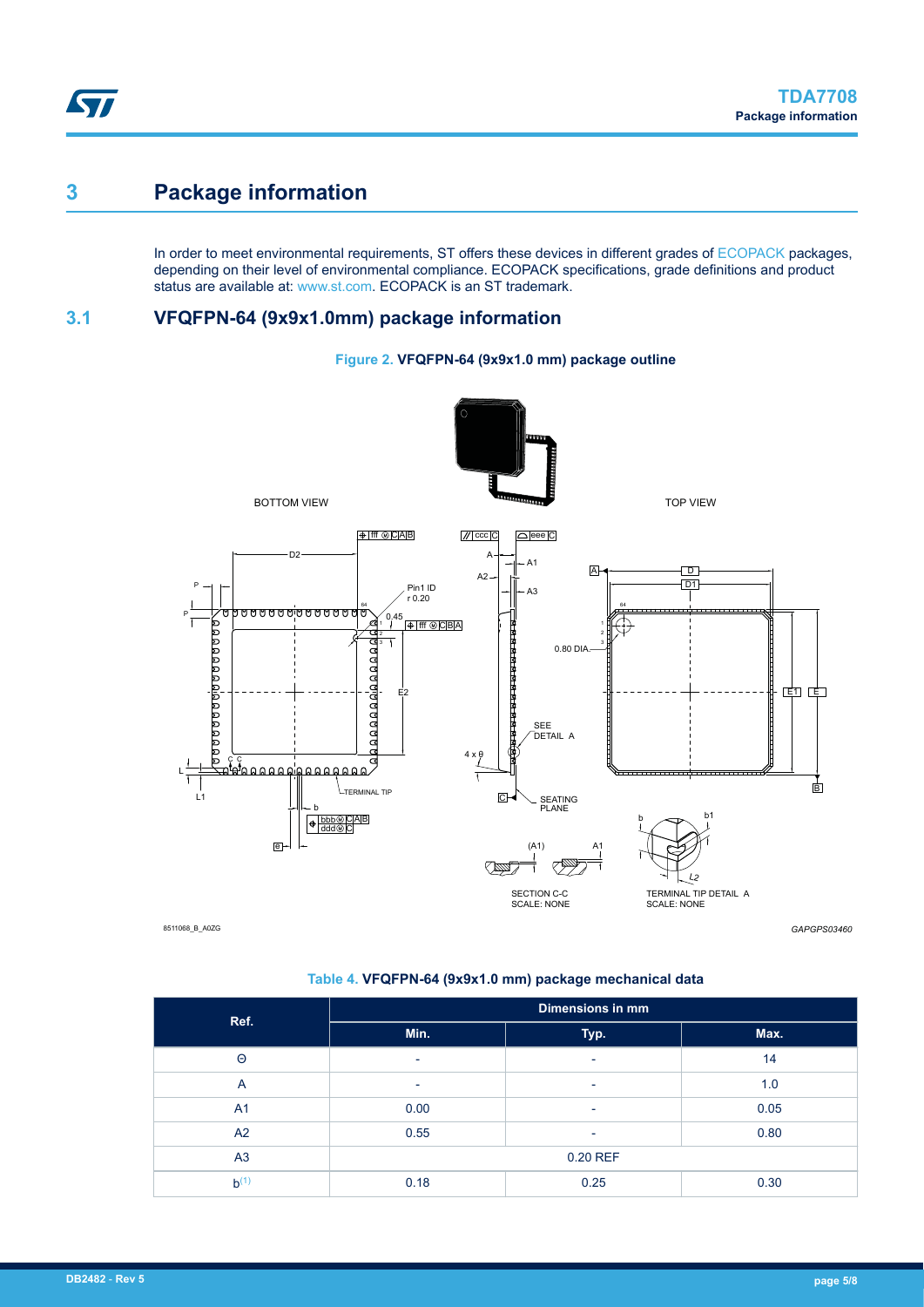<span id="page-5-0"></span>

| Ref.                                  |                          | <b>Dimensions in mm</b>  |                          |  |  |
|---------------------------------------|--------------------------|--------------------------|--------------------------|--|--|
|                                       | Min.                     | Typ.                     | Max.                     |  |  |
| b <sub>1</sub>                        | $\overline{\phantom{a}}$ | 0.15                     | $\overline{\phantom{a}}$ |  |  |
| D                                     |                          | 9.00 BSC                 |                          |  |  |
| $D1^{(2)}$                            |                          | 8.75 BSC                 |                          |  |  |
| D <sub>2</sub>                        | $\overline{\phantom{a}}$ | 6.70                     | $\overline{\phantom{a}}$ |  |  |
| $\mathbf{e}$                          |                          | 0.50 BSC                 |                          |  |  |
| E                                     |                          | 9.00 BSC                 |                          |  |  |
| $E1^{(2)}$                            |                          | 8.75 BSC                 |                          |  |  |
| E2                                    | $\overline{\phantom{a}}$ | 6.70                     | $\overline{\phantom{a}}$ |  |  |
| L                                     | 0.30                     | $\overline{\phantom{a}}$ | 0.50                     |  |  |
| L1                                    |                          | 0.15 REF                 |                          |  |  |
| L2                                    | $\overline{\phantom{a}}$ | 0.10                     | $\overline{\phantom{a}}$ |  |  |
| $\overline{P}$                        | ۰                        | $\overline{\phantom{a}}$ | 0.60                     |  |  |
| <b>Tolerance of form and position</b> |                          |                          |                          |  |  |
| aaa                                   |                          | 0.15                     |                          |  |  |
| bbb                                   |                          | 0.10                     |                          |  |  |
| ccc                                   | 0.10                     |                          |                          |  |  |
| ddd                                   | 0.05                     |                          |                          |  |  |
| eee                                   | 0.08                     |                          |                          |  |  |
| fff                                   | 0.10                     |                          |                          |  |  |

*1. Maximum allowable burr is 0.076 mm in all directions.*

*2. D1 and E1 are Maximum plastic body size dimensions including mold mismatch. Dimensions D1 and E1 do not include mold flash or protrusions. Allowable mold flash or protrusions is "0.25 mm (0.0098 inch)" per side.*

*Note: The package is compliant to IPC/JEDEC J-STD-020D June 2007 standard Moisture/Reflow Sensitivity Classification for Nonhermetic Solid State Surface Mount Devices, MSL Level 3.*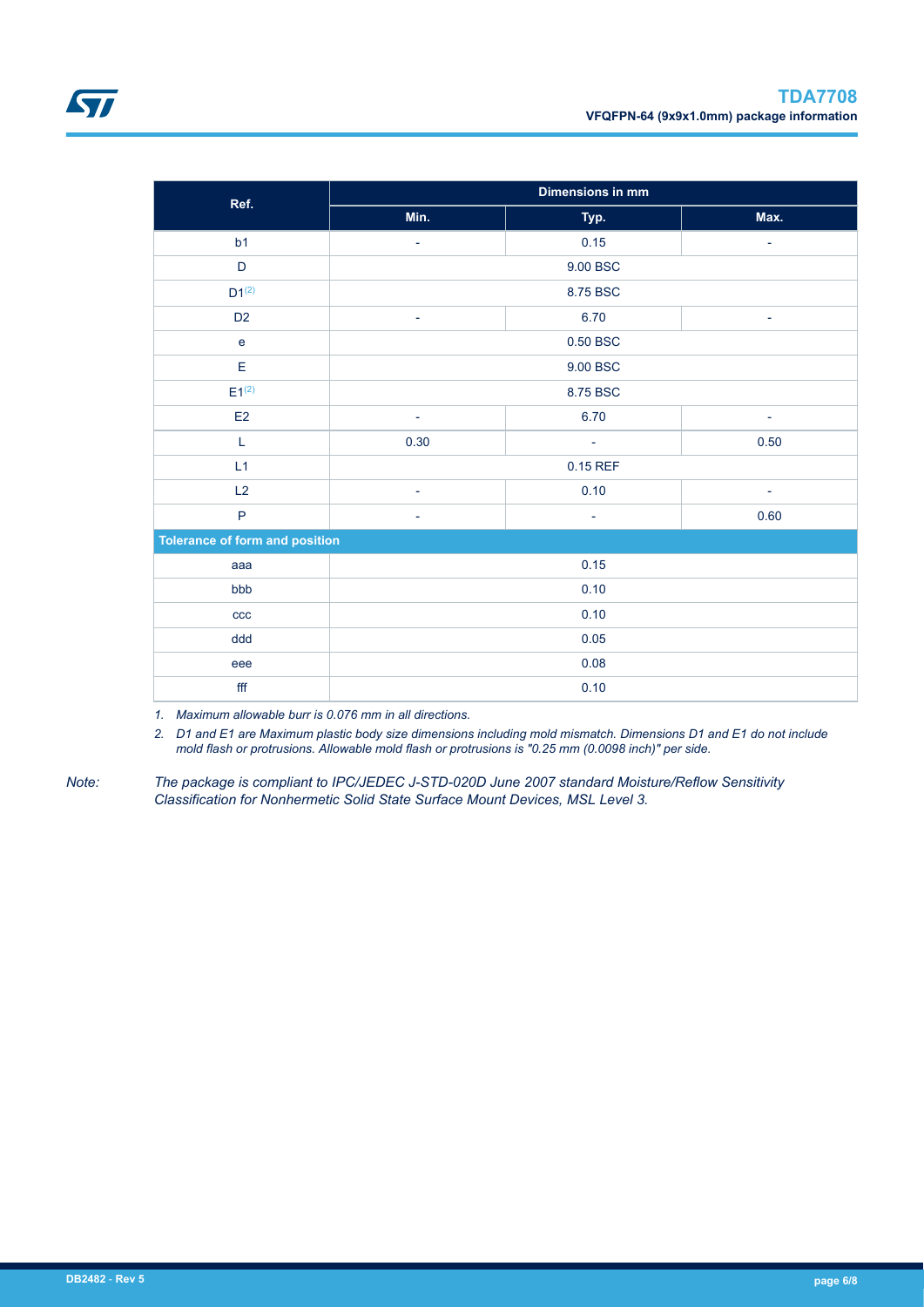# **Revision history**

| <b>Date</b> | <b>Revision</b> | <b>Changes</b>                                                      |
|-------------|-----------------|---------------------------------------------------------------------|
| 16-Dec-2014 |                 | Initial release.                                                    |
| 29-Nov-2016 |                 | Fully revised.                                                      |
| 15-May-2017 | 3               | Added 'RDS demodulation' on Section Features                        |
| 25-Jan-2018 | 4               | Updated Section Description and Device summary table on cover page. |
| 25-Nov-2019 | 5               | Updated Figure 1. Block diagram.                                    |

#### **Table 5. Document revision history**